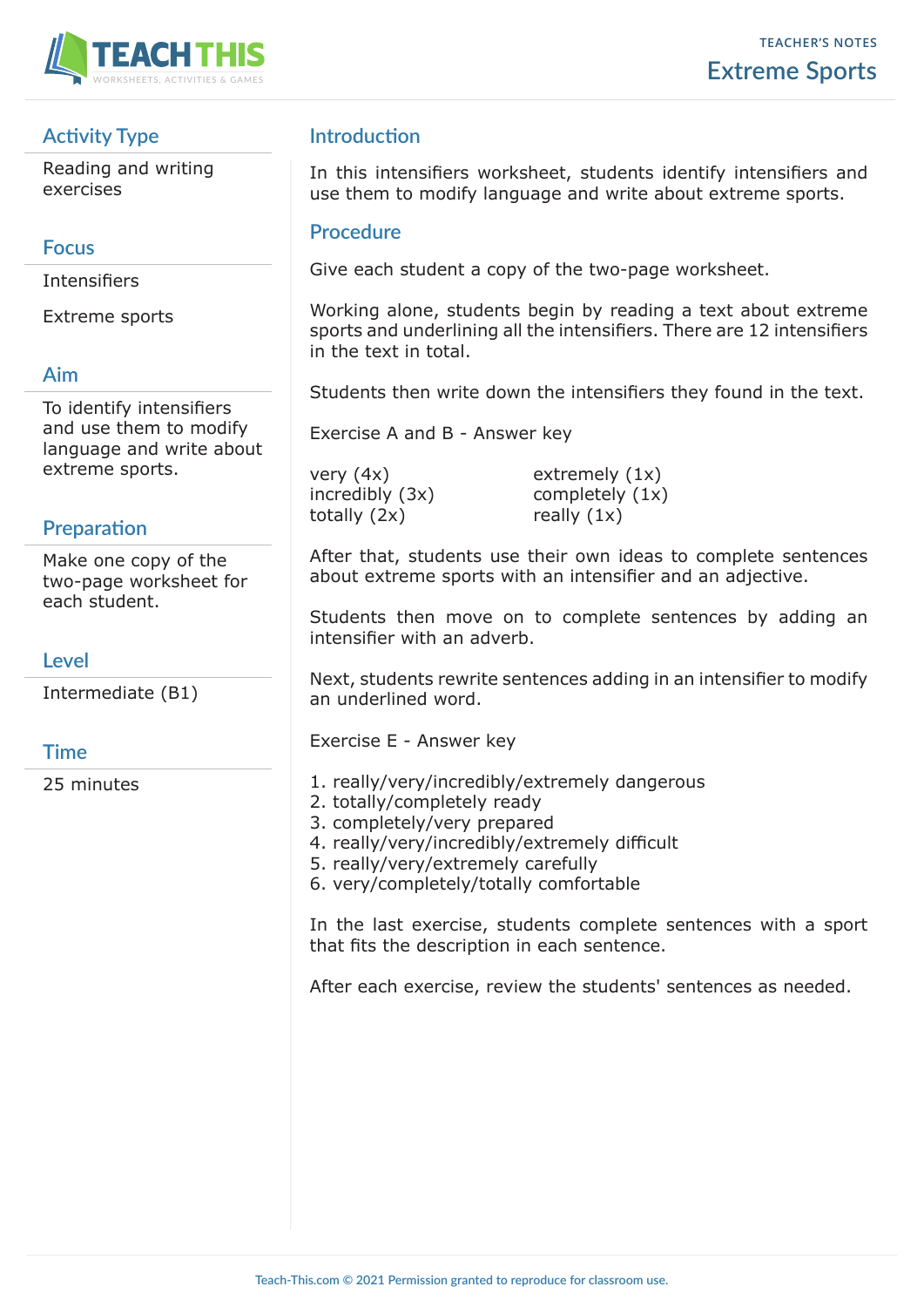

An intensifier is an adverb that comes before an adjective or another adverb to strengthen its meaning and emphasize its effect.

### **A. Read the text about extreme sports and underline the intensifiers.**

Extreme sports are different from average sports because they are incredibly risky. Either you perform the sport at an extremely fast pace or its location is incredibly dangerous. In order to do an extreme sport completely safely, you should be really experienced at it.

Free solo climbing is an example of a very dangerous extreme sport. It

involves climbing incredibly steep cliffs that can be thousands of feet high. The most terrifying thing about this sport is that you climb without any equipment. That's totally crazy, right? Those who have done this sport have said that the only way to do it successfully is by climbing very slowly and remaining totally focused on every move you make.

For the adrenaline junkies, extreme sports are very attractive and intriguing. But, if you're thinking about taking up an extreme sport, think very hard about the challenges involved.

..................................................................................................................................

### **B. Write down the intensifiers that you underlined in the text.**

#### **C. Complete each sentence with an intensifier and an adjective.**

| 3. Extreme sports are more attractive than regular sports because    |
|----------------------------------------------------------------------|
|                                                                      |
|                                                                      |
|                                                                      |
| D. Complete each sentence by adding an intensifier with an adverb.   |
|                                                                      |
| 1. The most important thing about doing an extreme sport is doing it |
|                                                                      |
| 3. To train someone in an extreme sport, you must know the sport     |
|                                                                      |
|                                                                      |